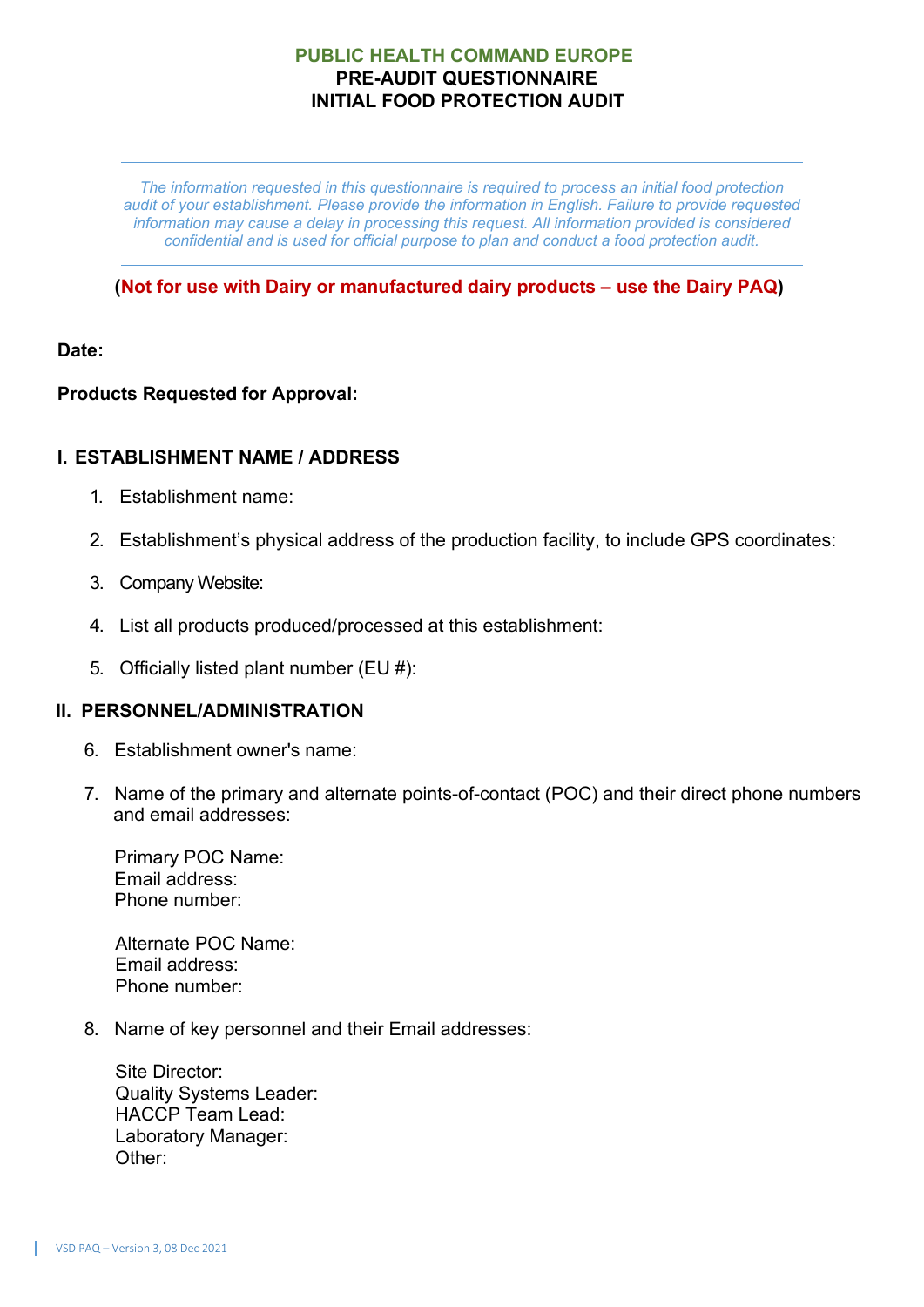9. Please identify where the auditor will report to gain access to the facility and if there are any codes or extension numbers to contact to gain access. For security purposes, you may wish to withhold this information until you are contacted by the auditor for the purpose of setting up the audit.

#### **III. GENERAL**

- 10. Indicate the days and hours of operation for production (M-F, shifts, etc...).
- 11. Indicate the days and hours of operation for administrative offices (M-F, shifts, etc…).
- 12. Indicate the days and hours of operation for cleaning and sanitation (M-F, shifts, etc...).

#### **Shelf-life:**

- 13. Recommended shelf-life of products being requested for approval:
- 14. Recommended storage condition for finished products to achieve maximum shelf-life:

#### **Recall/Traceability:**

- 15. Date / Version of formal program:
- 16. Explain how product coding relates to traceability of finished goods and raw materials:

### **IV.FOOD PROTECTION AND SANITATION**

#### **HACCP and/or Food Safety Control Program:**

17. Date / Version of formal program:

18. Please provide a copy of the CCP summary page for products being requested for approval. Show what the CCPs are, how they are monitored, who monitors, critical limits and the prescribed corrective action when critical limits are not acceptable:

#### **Raw Materials:**

- 19. List all sources of water utilized in your establishment and specify if from a municipal source or an artesian well:
- 20. Describe how the company sources raw materials / ingredients:
- 21. Do any raw ingredients arrive with certificates of analysis, and, if so, which ones:

#### **Laboratory Testing:**

- 22. Indicate whether services are performed by an in-house, an external laboratory, or both:
- 23. Describe what testing is performed for raw ingredients, in-process, and finished products: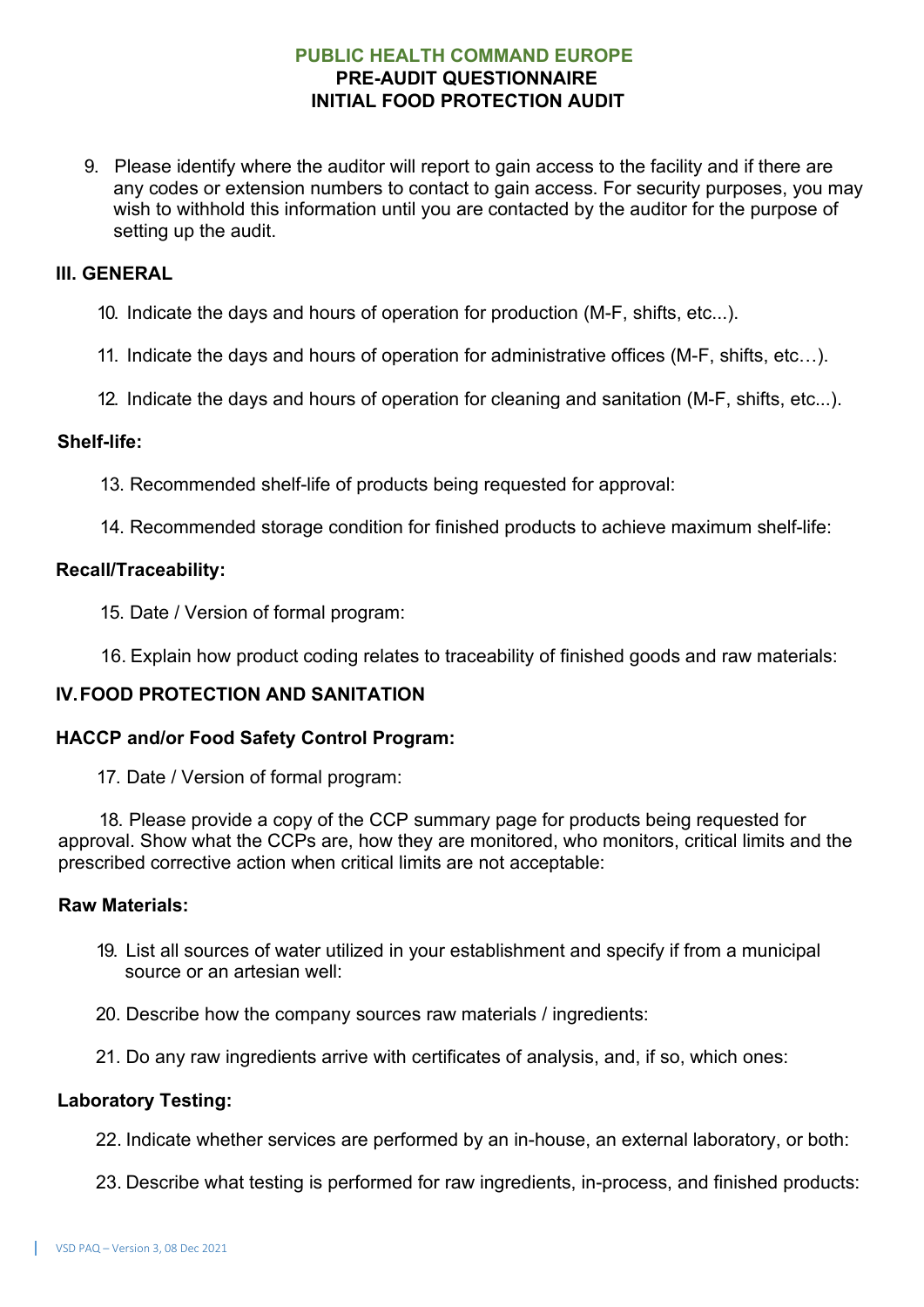24. Is there an environmental monitoring program? If yes, explain target organisms, frequency of testing and which laboratories perform those tests:

25. Are laboratories ISO 17025 certified? If yes, please ensure copies of their accreditation are available for review:

#### **Plant Sanitation:**

- 26. Is there a written and documented master sanitation schedule and/or program in place:
- 27. Which company supplies the cleaning chemicals? Describe how employees are trained to handle these chemicals safely and effectively:
- 28. Are there pre-operation and post-operational checklists / procedures in place? Are they documented and available for review?

### **V. PROCESS**

- 29. Please provide a copy of the process flow diagram (in English) from receipt of raw materials to the distribution of the finished product(s), with all CCP's clearly annotated.
- 30. Describe how many processing lines are utilized in the facility and if specific products are assigned to those lines:

# **VI. FOOD DEFENSE**

- 31. Does your establishment have an implemented *Food Defense Policy* that adequately reduces food defense vulnerabilities?
- 32. Does your establishment have a system in place and implemented to adequately reduce food defense vulnerabilities from *Outside Grounds and Roof* areas?
- 33. Does your establishment have an *Employee and Visitor* program in place and implemented to adequately reduce food defense vulnerabilities?
- 34. Does your establishment have a system in place and implemented to adequately reduce food defense vulnerabilities from the *Material Receiving* area(s)?
- 35. Does your establishment have processes within the *Facility Operations* that adequately reduce food defense vulnerabilities?
- 36. Does your establishment have a system in place and implemented to adequately reduce food defense vulnerabilities from the *Finished Goods Storage/Shipping* area(s)?

### **Additional information for the supplier:**

Please note: Once this pre-audit questionnaire has been completed, please return to the agency you received it from, along with your request letter for your facility to be audited. Once all the required forms have been reviewed, the auditor will be tasked to contact the primary contact via Email to schedule the audit. The auditor will outline the audit requirements and may request